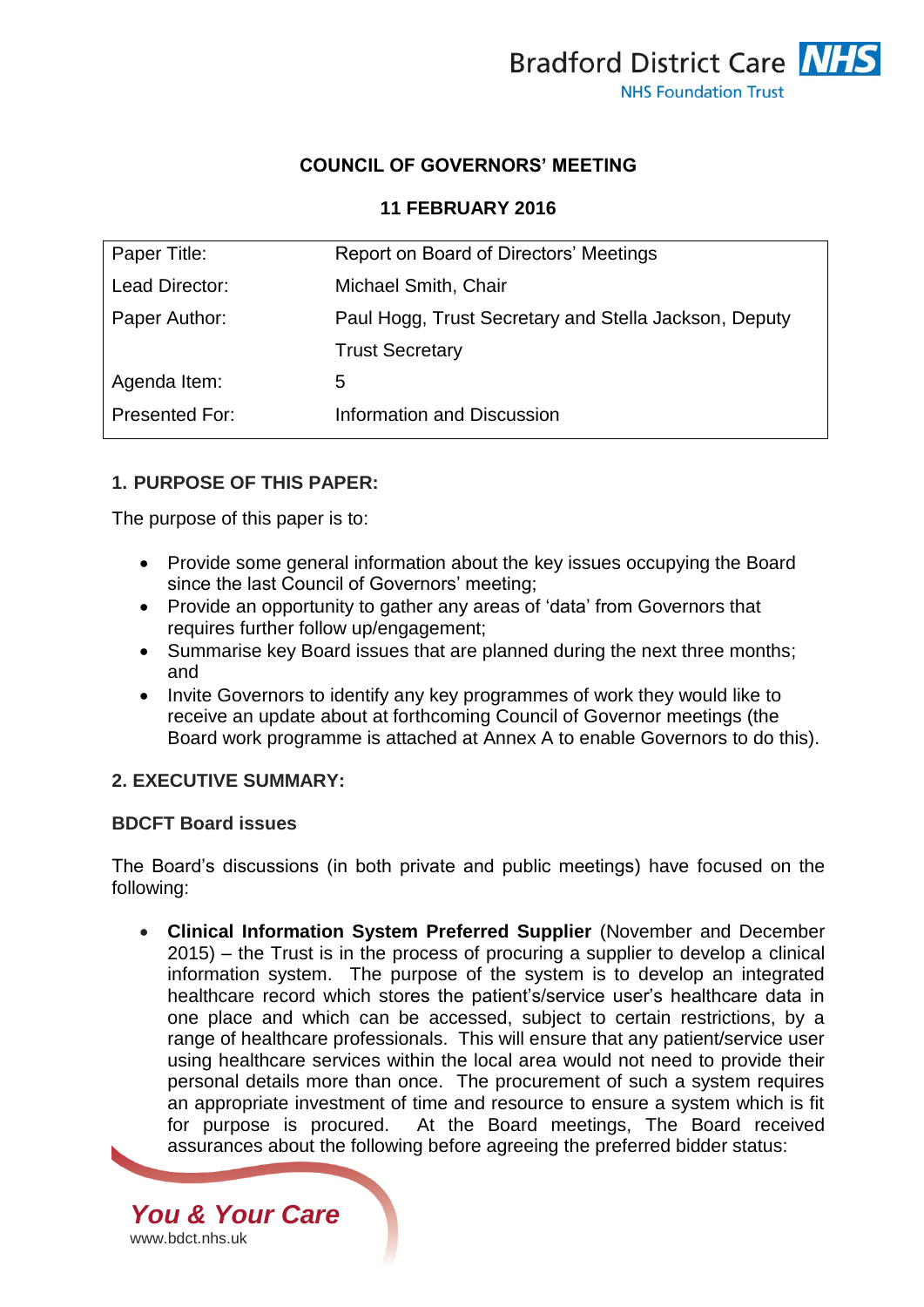- o Robustness of the procurement process;
- o Timetable to deliver the project;
- o Affordability of the system;
- o The tender specification;
- **Children's Services**  the Board has been involved in shaping the structure and direction of travel for the Trust's new Children's Directorate aimed at building a model to support the child, young person and family. The Board development session in December focused on understanding the key drivers impacting on children's services, the re-design work undertaken to date and the governance structures that will be required. There has been active participation from all frontline services and corporate services with the aim of developing new pathways and service delivery models that will mitigate the risk of these services being re-tendered on the open market.
- **BME Diversity in Employment Strategy** (December 2015) This Strategy outlines how the Trust will recruit and maintain a workforce which reflects the diversity of the local population. The Strategy contains a target of 35% BME representation within the workforce at all levels. Trust Board received assurances about plans in place to recruit and develop BME staff and about ways in which data will be captured relating to BME workforce representativeness at a team level.
- **Safer Staffing Levels Six Monthly Update** (December 2015) There is an ongoing requirement that all NHS organisations take a six-monthly report to their Board regarding their nursing and midwifery staffing. The Trust's safer staffing levels are also considered by the Safer Staffing Steering Group which ensures that: a full staffing analysis is achieved, reporting requirements are met and updates from the workforce planning meetings are provided. The Board was assured that current staffing levels were providing the cover needed to deliver safe and good quality patient care and agreed an effective e-rostering system was needed to ensure the accuracy of data. The Board was also assured about action being taken to address some staffing concerns including the conversion of some band 5 posts to band 6 (in order to retain staff) and the development of the in-house Staff Bank (which will reduce the need for the Trust to utilise external agency staffing); and
- **Quality and Safety Effectiveness Review – Report to Monitor** (January 2016) – When the Trust was awarded Foundation Trust status, Monitor requested that a review of the effectiveness of the Quality and Safety Committee be undertaken. We subsequently appointed Tees, Esk and Wear Valley Foundation Trust to undertake the review and we've now had their response. Overall, the findings were generally positive and the evaluation report contains a number of recommendations to further strengthen governance and committee effectiveness. We will be putting an action plan together in response to the recommendations.

### **Looking forward – Board of Directors Work Plan**

In the next three months the Board will be discussing and seeking assurance about a number of strategic and service development issues including the following: